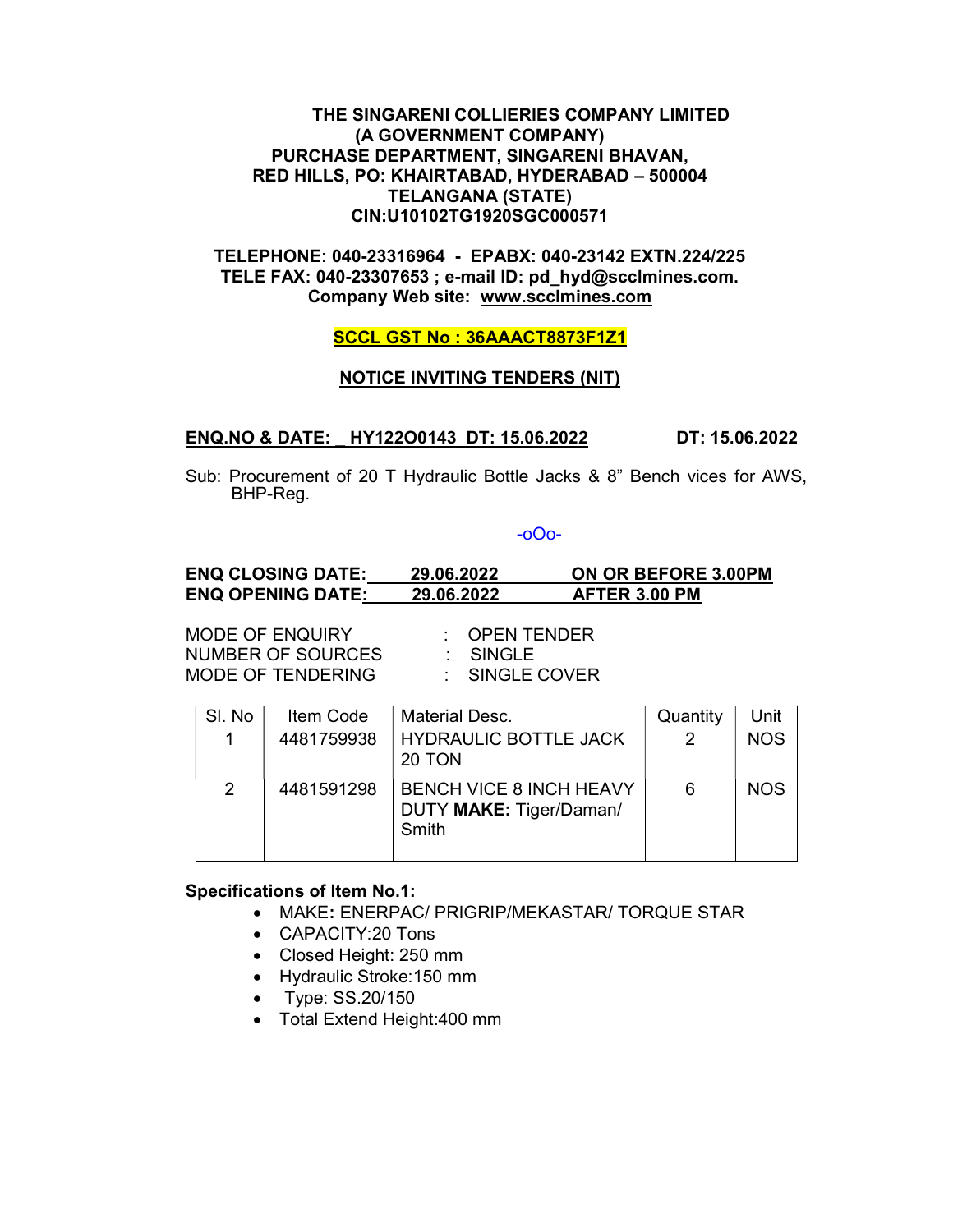Delivery Period: To Be Supplied within 30 days

Supply: Singareni Bhavan, Hyderabad.

Materials or Items to be supplied within 30 days after placement of order.

Firms are requested to submit offers with sufficient knowledge of enquired items. If any doubt regarding enquired item, please ask before submitting offers only.

NOTE: FIRMS ARE REQUESTED TO MENTION DELIVERY PERIOD, HSN CODE, GUARANTEE PERIOD, MAKE OF THE ITEM IF ANY, OFFERS WITHOUT ABOVE, WILL NOT BE CONSIDERED FOR FURTHER PROCESS

## NOTE:

I. Submit sealed covers. These covers to be submitted with Enquiry No, date & Address of SCCL and Firms name.

Vendors who can supply within 30 days on receiving the Order copy only should participate in the enquiry. HSN CODE TO BE MENTIONED MAKES TO BE MENTIONED.

- A. Offers are invited from vendors located in Hyderabad/Secunderabad vendors only will be considered.
- B. OFFER VALIDITY: Bidder shall keep the offer valid for a period of 4 months from the date of opening of the tenders. The offer with less validity period than stipulated is liable for rejection.
- C. GST(GOODS AND SERVICE TAX) registration certificate to be submitted along with material HSN/SAC CODE. The applicability of GST & other taxes, if any, in % shall be clearly mentioned an extra.
- D. The bidders offered without any GST & other taxes, their landed cost will be arrived by taking maximum GST% quoted by other bidders.

# A) GENERAL TERMS AND CONDITIONS

- a. Validity, delivery period, GST, Warranty / Guarantee to be mentioned.
- b. Tenders received after stipulated time and date will not be considered for whatsoever reasons thereof.
- c. Quotation must be on a paper identifying the firm with telephone number etc. They should be clear and free from corrections and erasing.
- d. Rate quoted by you should be valid for 120 days from the date of opening of tenders and no revision of rates will be permitted during the above period.
- e. Rate should be quoted as per the sizes / units / makes / brands asked for otherwise such offers will not be considered.
- f. The quantity shown in the enquiry is not firm and fixed. It may be increased /decreased.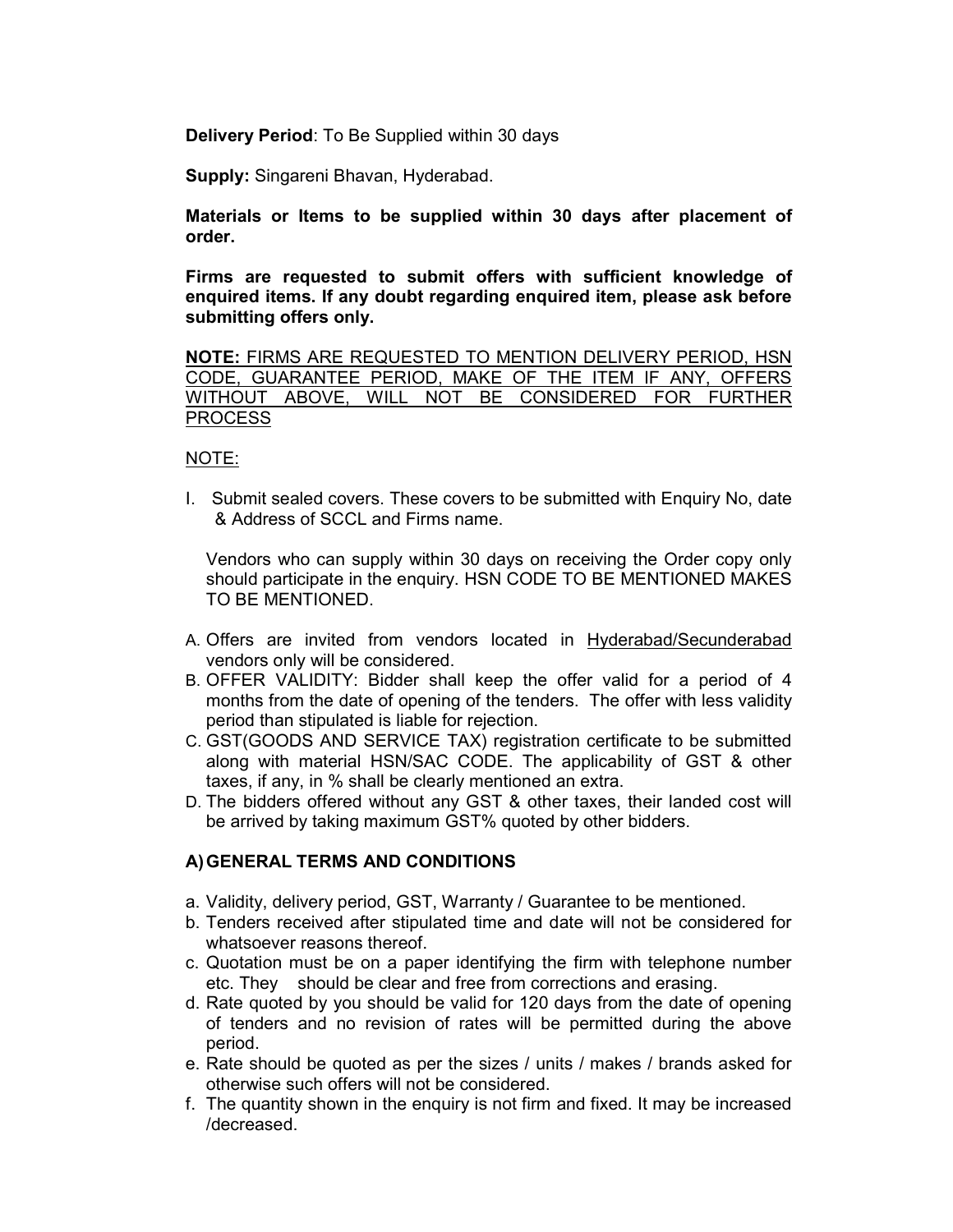- g. The material is to be supplied as per the tender enquiry and should be delivered at Singareni Bhavan, Hyderabad. No transportation charges will be paid separately unless it is mentioned in the offer clearly. Mention whether the offer is Ex-showroom, Ex-work or delivery at our office, Hyderabad
- h. Samples of the items should be submitted in case, they are asked for in the enquiry
- i. Those who are having ready stocks, capable of supply of material as per the enquiry within the stipulated time only need to forward their offer.
- j. M/s SCCL deserves the right to reject any/all the tender (s) or accept any offer or part thereof without giving any reasons. Its decision in this matter will be final and binding on all the tender/(s).
- k. Sealed tenders can be dropped in the tender box in the Company Purchase Office at Hyderabad or can be sent by post / courier before the due date and time. Fax quotations are not accepted
- l. M/s SCCL will not, in any way, be responsible for any postal delay.
- m. Separate cover may be used for each quotation. Quotations of different enquiries put in single cover will not be considered.
- n. Payment will be made within 30 days after receipt of material at Singareni Bhavan, Hyderabad.
- o. YOU HAVE TO SUBMIT YOUR BANK DETAILS FOR RTGS/ONLINE PAYMENTS

# Tax retention clause:

The supplier shall upload his Tax Invoice in the GSTN as per the provisions of the GST Act i.e., by 10th of the month subsequent to the month in which "Time of Supply" arises. In respect of orders where the entire order quantity is executed in phased manner through multiple invoices or where staggered payment is made, if the "Tax Invoice" is not uploaded within the time limits prescribed under GST Act, the tax amount will be withheld from the payment made against subsequent Invoice till such time the invoice is uploaded. The final payment is subject to compliance of all formalities under GST by the supplier.

B) From 01.11.2020 onwards all the vendors whose turnover is more than Rs.500 Crores or above in the financial years 2018-19, 2019-2020 & 2020-21 have to submit e-invoice with QR code printed on it. If the turnover is less than Rs.500 Crores than the firm has to declare that we are exempted from e-invoicing requirement. Therefore, the said e-invoicing provisions are not applicable to our company. Towards this, the firm is required to submit undertaking detailed in "ANNEXURE" along with Invoice.

 BILLS WILL NOT BE ACCEPTED WITHOUT e-INVOICING IF THE AGGREGATE TURNOVER IN ANY OF THE THREE FINANCIAL YEARS 2019-2020, 2020-2021, 2021-2022 EXCEEDS Rs.500 CRORES.

D) Bidders are required to submit satisfactory performance reports for the supplies made against the order copies submitted